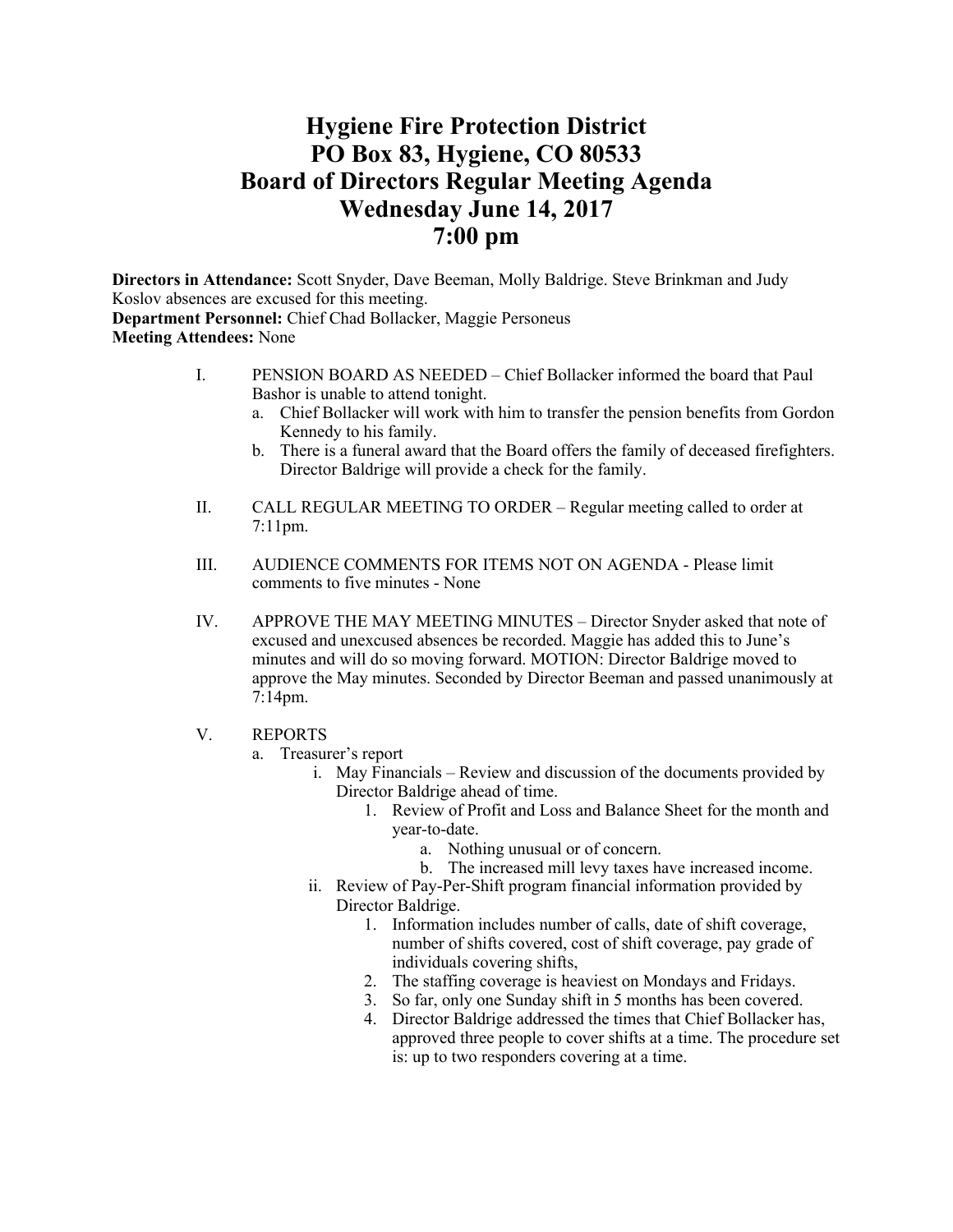- a. Director Baldrige does not believe that exceptions to this procedure should be approved as incentive for volunteers to assist with duties at the fire station.
- b. The pay-per-shift program is intended to increase the number of responders at the station, closer to call locations.
- c. Director Snyder agrees with Director Baldrige's statements.
- iii. Book Keeper Search
	- 1. Director Baldrige has an appointment scheduled with a potential candidate.
- 2. Director Baldrige will update the board in the July meeting.
- b. Secretary's report
	- i. Maggie updated the board on the Box.com accounts and status of the archive and retention project.
		- 1. Maggie has built about half of the folders and sub-folders including tags to indicate how long each item within the folder needs to be retained.
		- 2. Maggie will reach out to each board member when/if she needs their assistance.
		- 3. Director Baldrige will assist Maggie in reviewing financial documents to ensure that nothing is disposed of erroneously.
	- ii. Call Data Director Koslov is not in attendance but sent her call data information to the board beforehand. Review of Director Koslov's updated tables.
		- 1. Chief Bollacker will have data on number of vehicle accidents on Hwy 66 for the board members in the July meeting.
		- 2. Response Time All calls met the 80% goal in May.
		- 3. Number of Responders May responders has met the goal for EMS calls but not for Non-EMS calls.
		- 4. Day versus Night Most calls occur during the day.
		- 5. Shift Count The most shifts were covered on Fridays in May. The number of shifts covered has increased each month. At this time, Chief Bollacker is included in these numbers but Director Baldrige asked that he remove himself from the numbers.
		- 6. Ambulance Response Times The department hasn't set a goal for Ambulance Response Times because they are out of our control.
		- 7. ALS versus BLS calls There were more BLS than ALS calls in May.
- c. Chiefs Report
	- i. May Calls There were 21 total calls. There have been 122 total calls year to date. If this trend continues, we will end the year with a higher than usual number of calls.
	- ii. Apparatus Updates
		- 1. New Brush truck, Update: The truck is in progress, the 75% inspection went well. There is a change order of \$4100 for a few additions and/or changes to the design/layout of the truck. Director Baldrige will contact the shop to see how the department will pay for the changes. They are estimating delivery in approximately 2 weeks. Once it arrives it will go to radio shop in Boulder to have radios programmed. Then brought to the station to stock and get in service.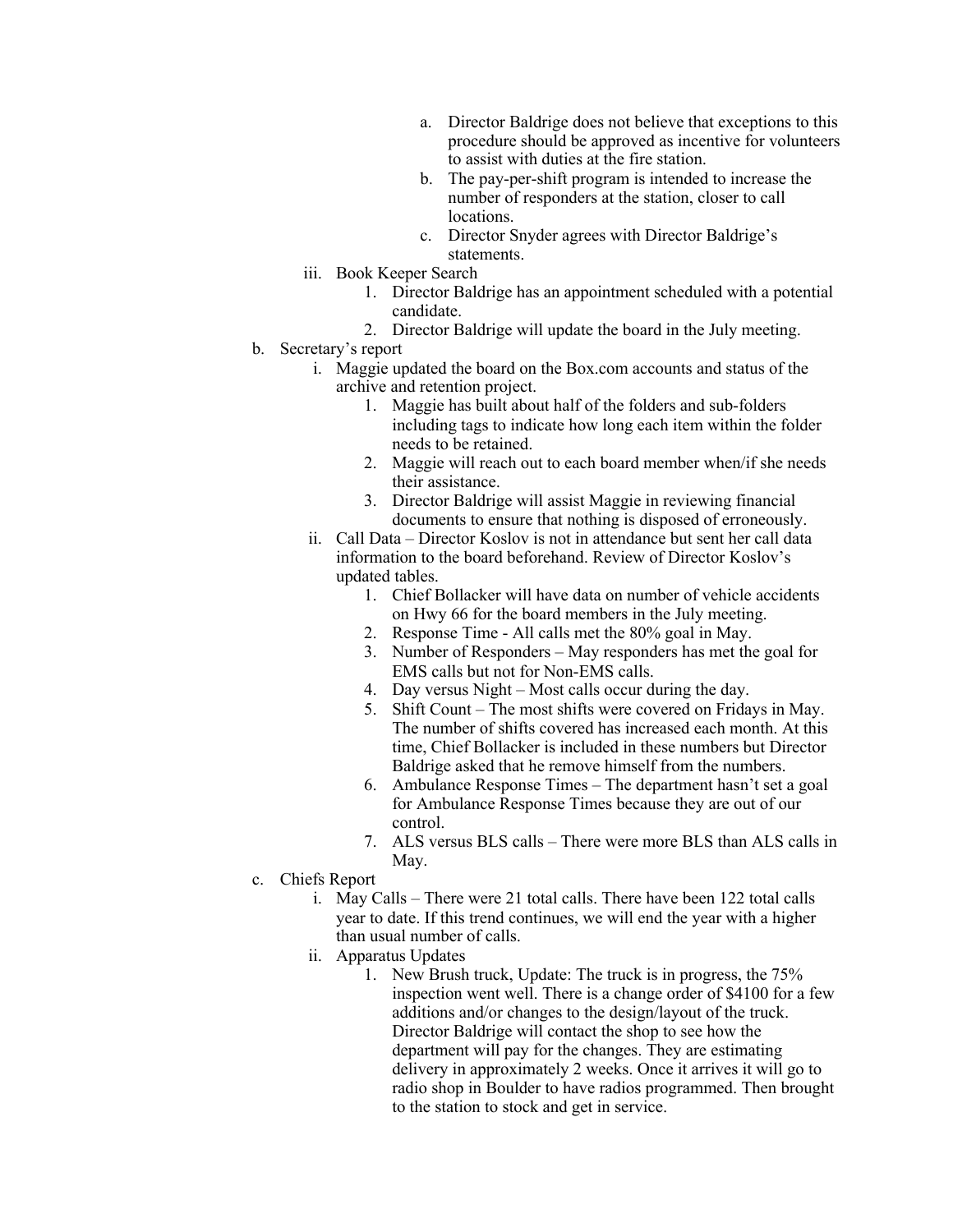- 2. New QRV and Command update, Command vehicle is in Greeley and bed is being installed next week. It will then go out to get logo and striping as well as radios and emergency lighting. Should be in service by end of month. QRV Is scheduled to hit the manufacturing line late July with a mid-August delivery date
- 3. 2803 is out of service for repairs. The repairs were delayed in order to use for Gordon's funeral. It is being taken to shop on Friday to begin repairs.
- iii. Station Updates
	- 1. Exterior of Station cleaning still underway. Plans to lay sod or fake grass around Flag pole island and island on south side of pad by generator to take place last week of June.
	- 2. Bid process has begun to redo the asphalt on the east side of station.
	- 3. H&M Mechanical came out to service Air Conditioner unit.
- iv. Recruitment/Hiring Process
	- 1. We will be swearing 5 individuals in at the June Business Meeting. One of which will be taking on the Training Officer/Captain role.
	- 2. We have 4 applications that we will start in a process mid to late summer. One of which is a current Paramedic with Denver Health Ambulance and has prior Fire Experience.
	- 3. Ambulance Update
		- a. No updates at this time with current AMR response plan.
		- b. Response times from AMR are ranging from 11-22 Minutes with an average of 18 minutes from tone to arrival.
- v. Marijuana Grow Facility Update
	- 1. Chief Bollacker was informed of a possible second marijuana grow facility in the district. He will contact Boulder County to get more information.
- vi. Public Relations
	- 1. On the last day of school, firefighters took part in Hygiene Elementary Schools last day celebration and handed out popsicles to the students, teachers, and families.
- vii. Training
	- 1. We currently have two firefighters that are taking some Department Officer development training, working towards becoming Lieutenants.
	- 2. Date is to be determined, but in planning stages of setting up Active Shooter training response at Hygiene Elementary as well as schools in Lyons. Joint training between Boulder County Sheriffs, Hygiene, Lyons, and School District.
	- 3. Swift water Rescue Training taking place in June
	- 4. Starting in August we will be starting the next round of Driver Operator classes.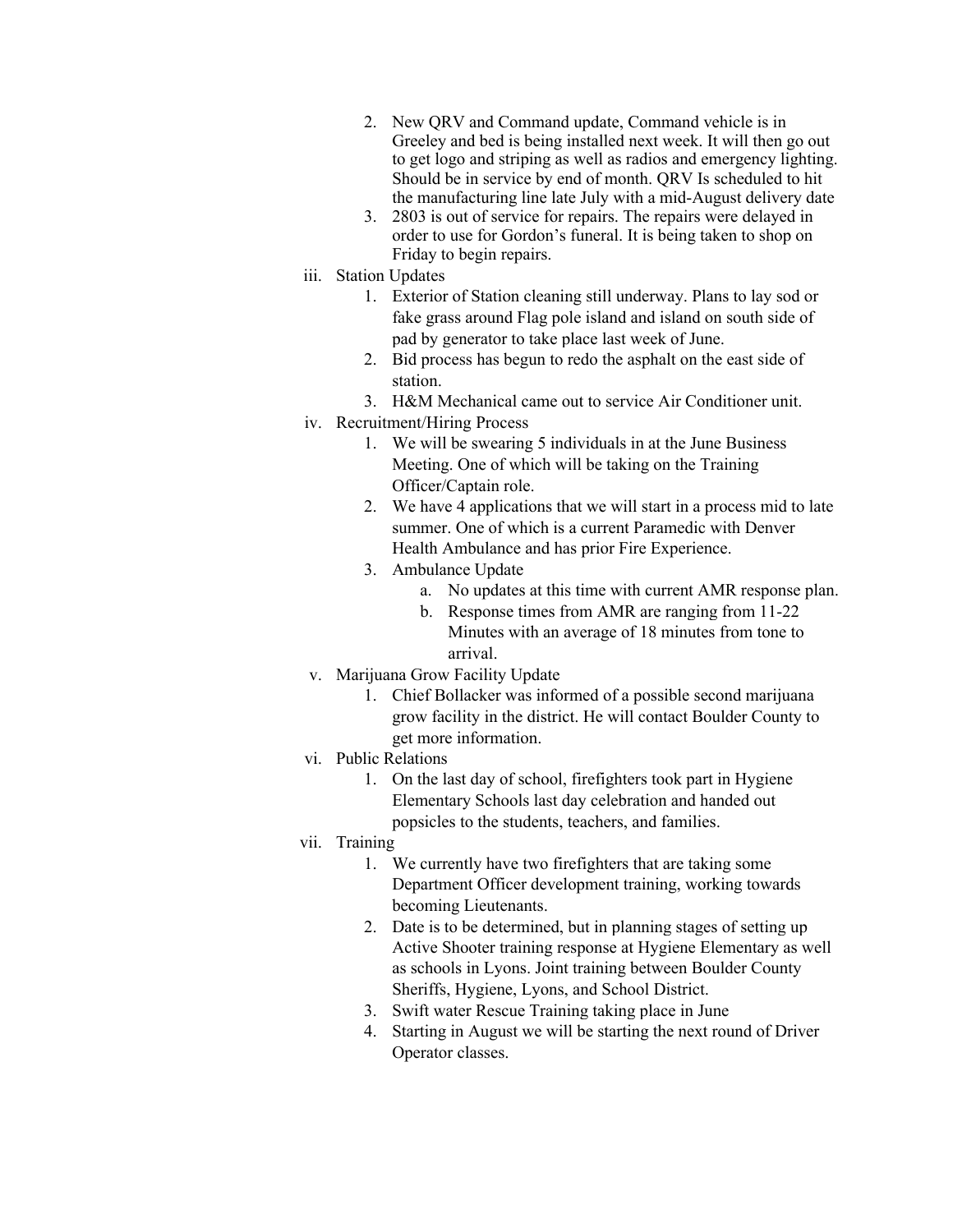- 5. Hygiene will be hosting an IV class for current EMTs looking to obtain IV certification, and also to serve as a refresher for some. Class schedule is TBD but planned for late summer
- viii. New Developments/Houses/Businesses
	- 1. Plans are being submitted for a new house off of Rozena
	- 2. Waiting on completion of a couple residential homes for inspections.
- ix. Misc.
	- 1. Chief will be out of State Sunday, July 9th-Sunday, July  $16<sup>th</sup>$ .
	- 2. Will be ordering testing equipment in April to allow us to perform flow tests on Fire Hydrants within the District
	- 3. Hydrants in District are being numbered for our tracking records, testing is planned to begin in July.
	- 4. Currently waiting on word for a grant through Department of Homeland Security for Ballistic PPE for Firefighters.
	- 5. New newsletter is posted on website. The Board had no knowledge of or input for this newsletter.
- VI. OLD BUSINESS
	- a. Dave: Laptop/Scanner set-up for Maggie Has all been completed and is working well.
	- b. Steak Dinner Director Snyder has researched catering options.
		- a. Discussion of possible dates. Chief Bollacker suggested a Friday or Saturday evening. Starting around 5:00pm.
		- b. Director Baldrige suggested some additional catering options.
		- c. Director Snyder suggested July  $29<sup>th</sup>$  as the first choice and August  $5<sup>th</sup>$  as a second option. Director Snyder will contact additional caterers and see what dates they have available.
	- c. Goals
		- i. Board Bylaws and SOPs: Molly No Update
		- ii. Establish Level of Service for HFPD Medical Response: Scott No Update
		- iii. Establish Level of Service for Medical Transport Service: Scott No Update
		- iv. Get record keeping system set up filing, organization, preservation, accessibility of docs: Judy/Maggie – Maggie updated the board during the Secretary's Report.
		- v. Strategic Plan: Steve Chief Bollacker has worked with Steve on this.
		- vi. Review Statement of Purpose: Chief Chief Bollacker is still working with the attorneys and will send an update to the board in a week or so.
		- vii. Verify all employees have proper tax withholding: Molly Working with ADP; Insurance; Dave – No Update; Job Descriptions: Completed a Job Description for Maggie's position and sent it to the board for review.
- VII. NEW BUSINESS
	- a. MOTION: Director Baldrige moved to enter into Executive Session for the purpose of discussing Fire Chief Chad Bollacker's annual performance review. Director Beeman seconded, and the motion passed unanimously at 8:33pm.
	- b. MOTION: Director Baldrige moved to return to regular meeting. Seconded by Director Beeman and approved at 8:53pm.
	- c. The board will hold a Special Meeting on June  $29<sup>th</sup>$  at 7:00pm to discuss the Fire Chief's annual performance review.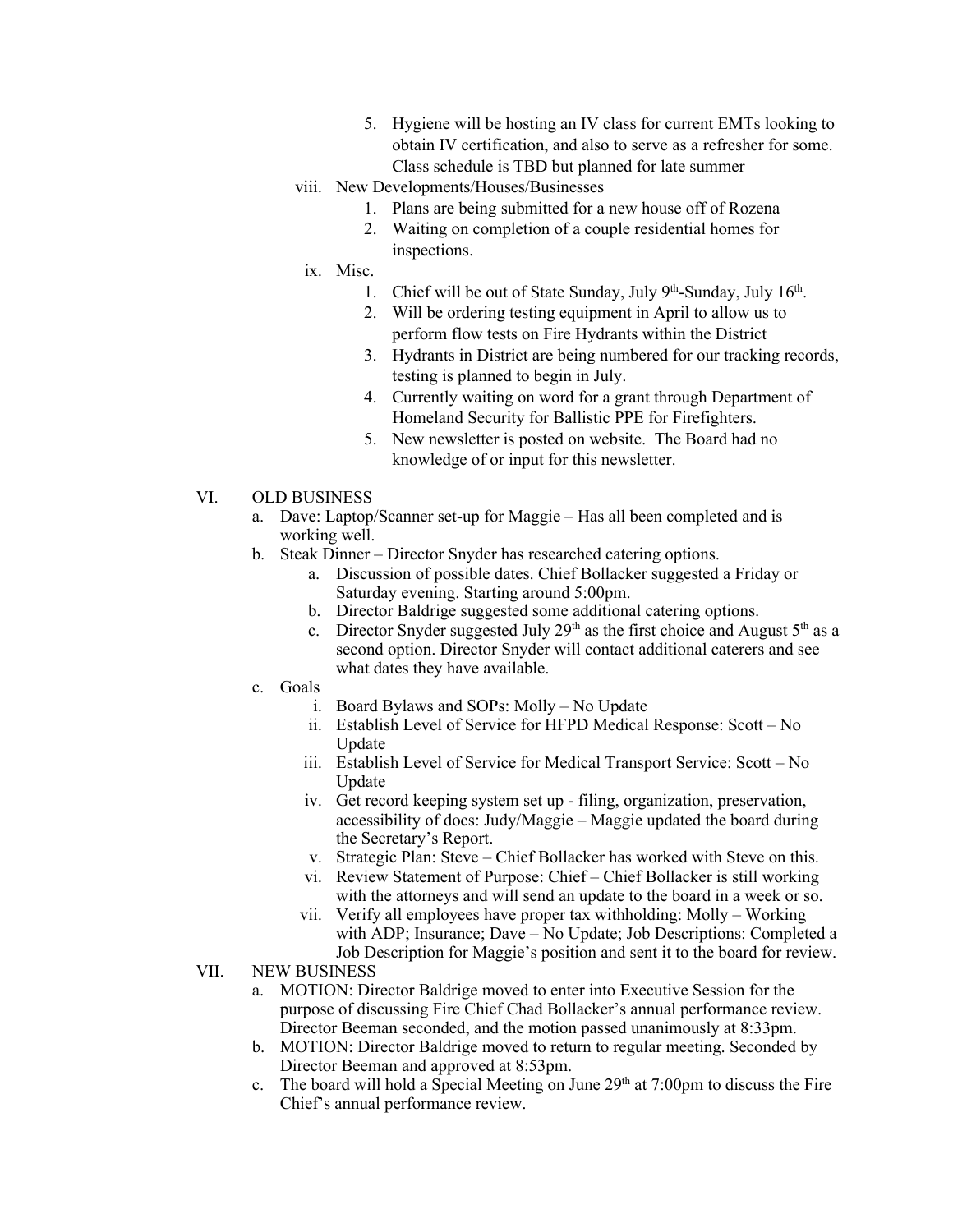VIII. ADJOURNMENT – MOTION: Director Baldrige moved to adjourn. Seconded by Director Beeman and passed unanimously at 8:53pm.

## **Motion/Resolution Summary:**

MOTION: Director Baldrige moved to approve the May minutes. Seconded by Director Beeman and passed unanimously at 7:14pm.

MOTION: Director Baldrige moved to enter into Executive Session to discuss Fire Chief Chad Bollacker's annual performance review. Director Beeman seconded, and the motion passed unanimously at 8:33pm.

MOTION: Director Baldrige moved to return to regular meeting. Seconded by Director Beeman and approved at 8:53pm.

MOTION: Director Baldrige moved to adjourn. Seconded by Director Beeman and passed unanimously at 8:53pm.